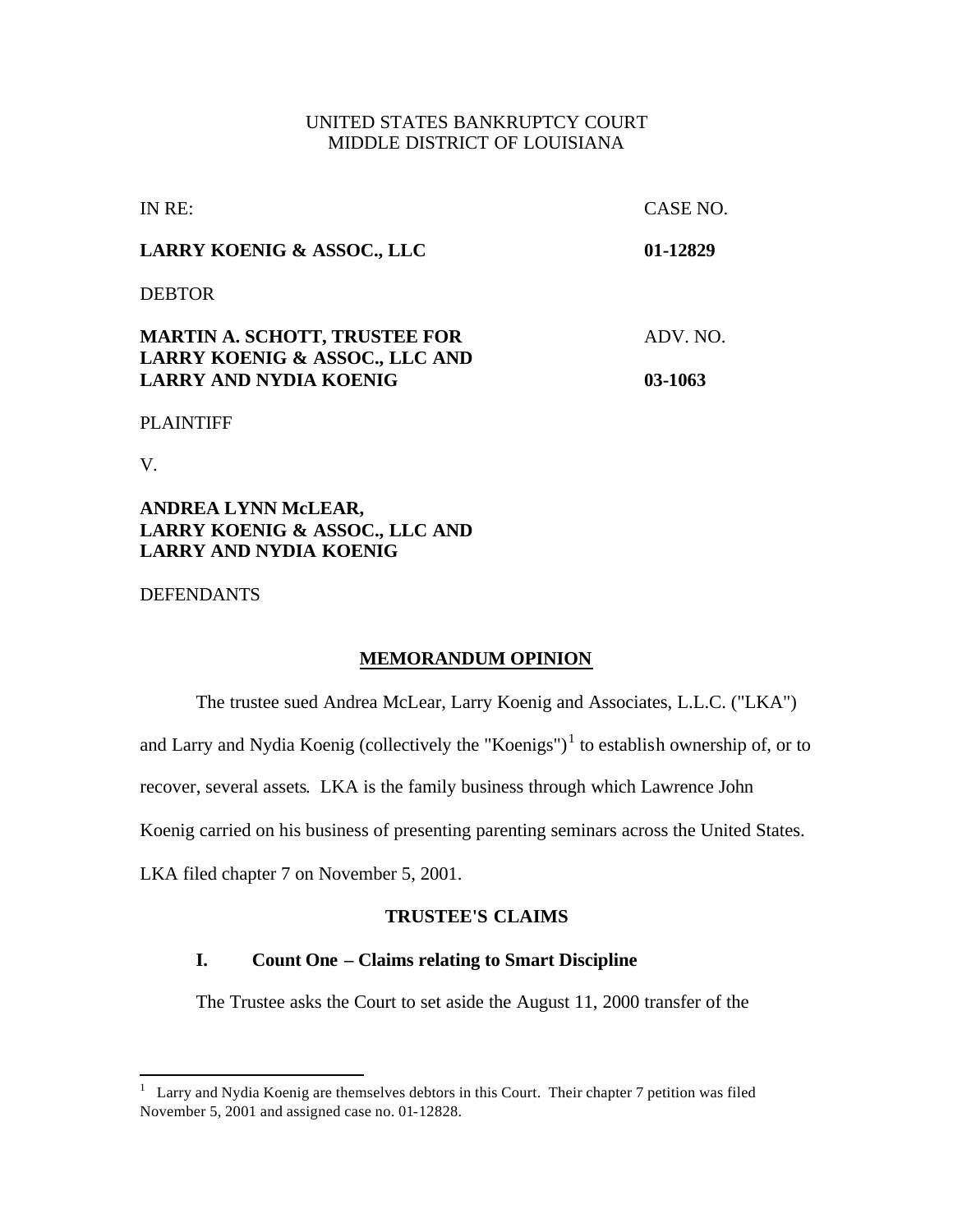service mark<sup>2</sup> Smart Discipline to McLear. The complaint alleges that either the Koenigs or LKA transferred the mark to McLear for little or no consideration and to the prejudice of rights of existing creditors while the defendants were insolvent, or that the transfer increased their insolvency. The trustee asks for avoidance of the transfer pursuant to Louisiana Civil Code article 2036. In the alternative, the trustee alleges that the transfer was a simulation. In final alternative, the trustee contends that the transfer was a donation that is null because the documents effecting the transfer did not comply with formalities established by the Louisiana Civil Code for transfers of incorporeal movable property.

#### (A) Revocatory Action

 $\overline{a}$ 

The trustee makes his claims under Louisiana Civil Code article  $2036$ ,  $3$  pursuant to 11 U.S.C.  $\S 544$  (b)(1). To prevail, the trustee must prove that LKA's transfer to McLear caused or increased LKA's insolvency (that is, the amount by which LKA's liabilities exceeded the total of its "fairly appraised assets.") La. Civil Code art. 2037. The trustee did not offer any expert testimony to support his contention tha t the debtor was insolvent when it transferred the service mark *Smart Discipline* to McLear nearly fifteen months before LKA filed its bankruptcy petition. His case rests principally on the testimony of McLear and the bankruptcy case record.

<sup>&</sup>lt;sup>2</sup> The U.S. Patent and Trademark Office registration for *Smart Discipline* denotes the "Type of Mark" as a service mark. See Exhibit T-4. The parties repeatedly referred to the name as a trade name at trial and in their pleadings. However, trade names and trademarks or service marks are distinct *Accuride Inter., Inc. v. Accuride Corp.*, 871 F.2d 1531, 1534 (9<sup>th</sup> Cir. 1989). Trade names symbolize a company's business reputation. *Id*. Trademarks and service marks identify and distinguish a company's goods (trademarks) and services (service marks). *Id*. Only trademarks and service marks may be registered with the Patent and Trademark Office. *Id*.

 $3$  Louisiana Civil Code article 2036 provides in relevant part: "An obligee has a right to annul an act of the obligor, or the result of a failure to act of the obligor, made or effected after the right of the obligee arose, that causes or increases the obligor's insolvency . . . ."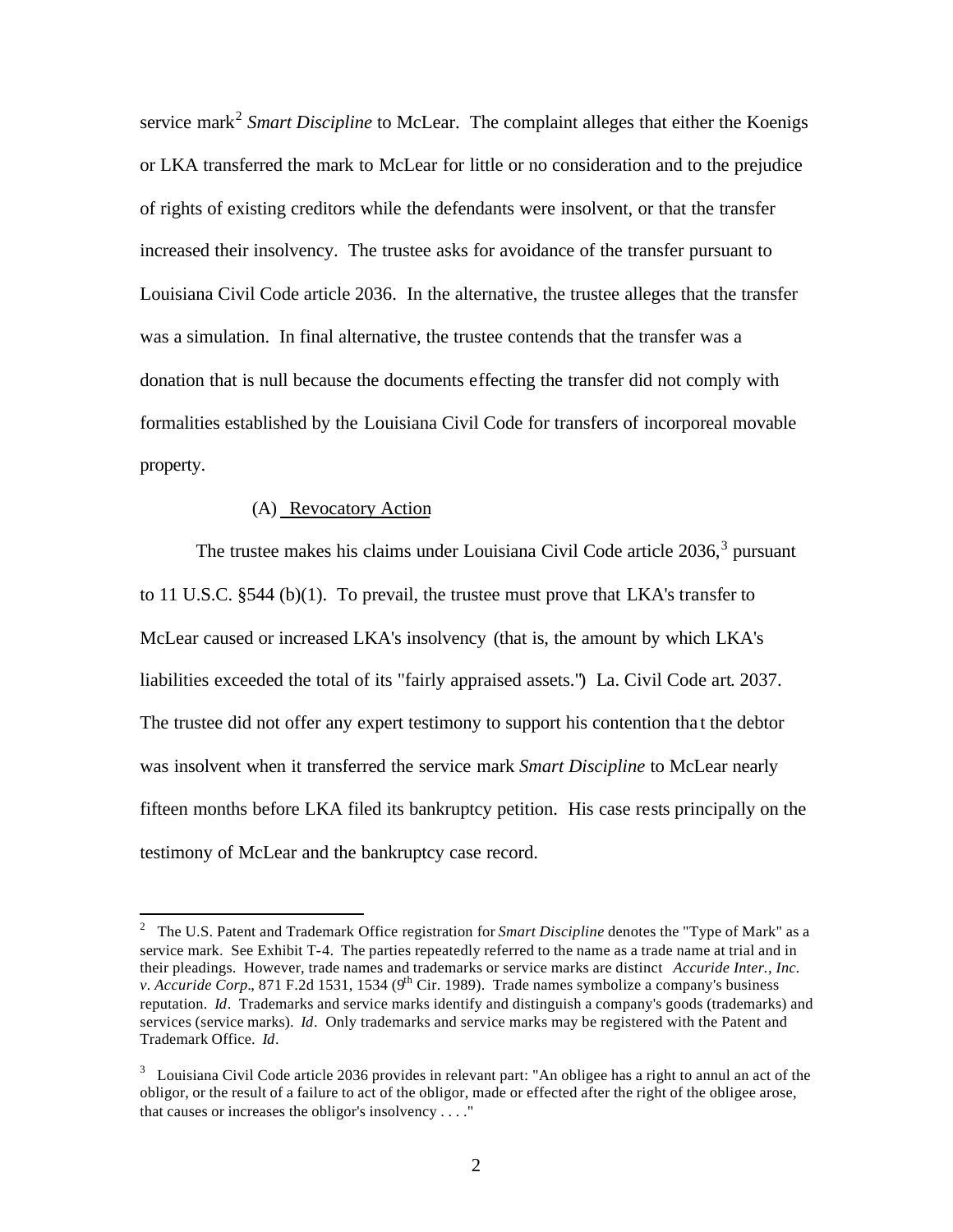Andrea McLear is Larry Koenig's stepdaughter. She worked for LKA for ten years, and at one time was LKA's office manager. Her duties included managing office staff, arranging programs and making travel plans for Dr. Larry Koenig. She also oversaw bookkeeping, bill payment and the company's accounts receivable.

Ms. McLear testified that in August 2000, at about the time of the transfer of the mark to her, LKA's assets comprised an estimated \$30,000 in bank accounts,<sup>4</sup> between \$20,000 and \$40,000 in accounts receivable, \$50,000 in inventory (comprising books and other materials) at cost, and computers and equipment for which she did not give a value. She believed that LKA's combined debt in August 2000 was between \$80,000 and \$100,000. Accordingly, LKA's net assets totaled approximately \$20,000 to \$40,000 at the time of the transaction at issue.

To demonstrate the debtor's insolvency in August 2000, the trustee offered evidence of the debtor's assets and debts at the time of bankruptcy which was nearly fifteen months after the transfer. Even if the information in LKA's schedules did prove the debtor's insolvency at bankruptcy,  $5$  LKA's insolvency at the date of filing does not prove that it was insolvent at the time of the transfer more than a year earlier.

Finally, the trustee offered absolutely no proof supporting a claim against either Larry or Nydia Koenig under article 2036. Accordingly, the Court will dismiss the portion of count one of the complaint against the Koenigs individually.

<sup>4</sup> McLear on cross examination admitted that she guessed at the exact account balance on that date, but recalled that it tended to remain about the balance to which she testified.

<sup>&</sup>lt;sup>5</sup> The trustee introduced proofs of claim filed against LKA to attempt to establish that the debtor was insolvent in August 2000. However, the amount owed to most of those creditors in August 2000 cannot be divined from the information accompanying the proofs of claim. Specifically, a review of the claims filed in the case, including the "date incurred" entries on claim forms, shows that, in many cases, the dates listed corresponded with the commencement of the relationship between the LKA debtor and the creditor, and not the date on which the final prepetition balance was incurred.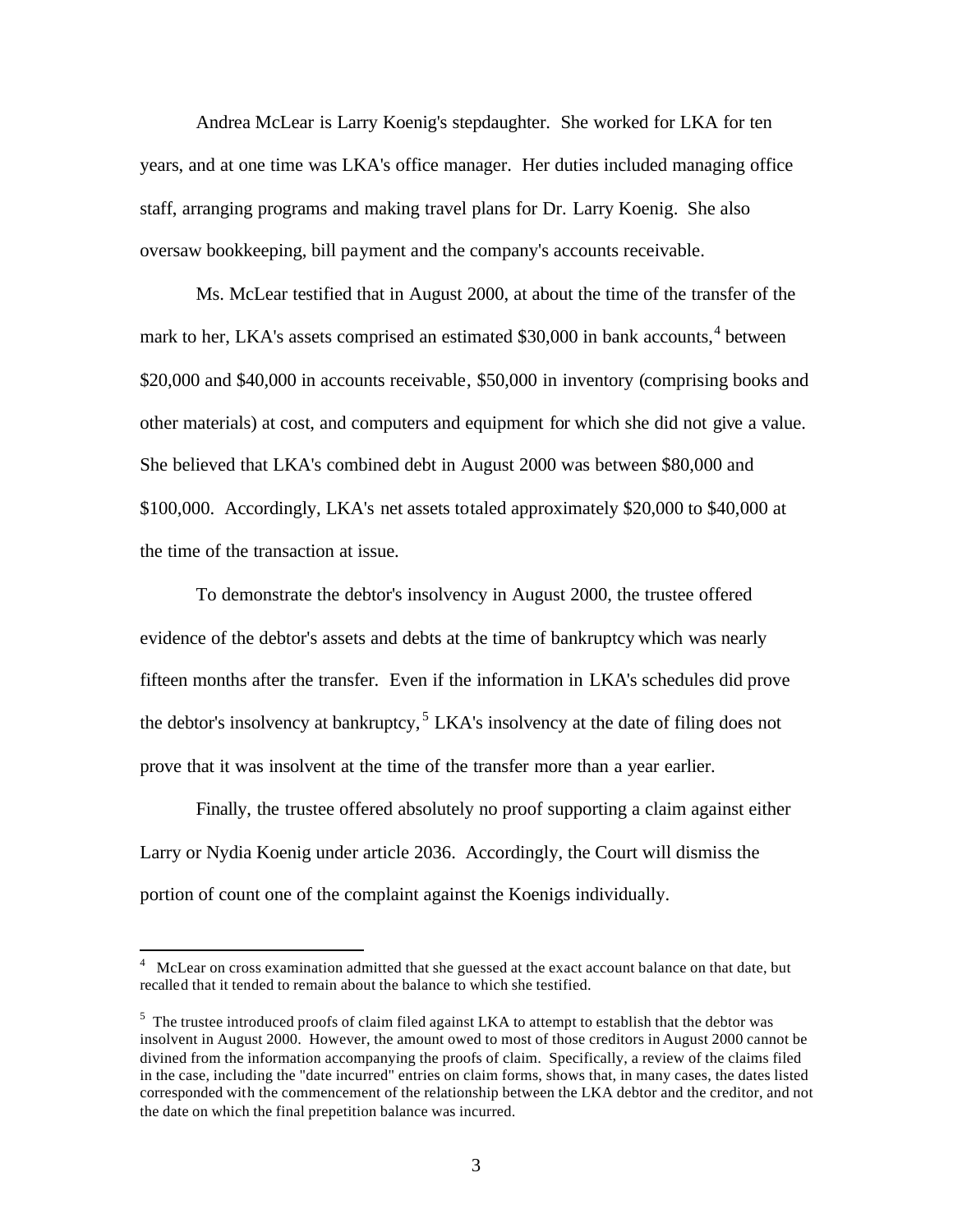## (B) Absolute Simulation

In the alternative, the trustee argues that LKA's transfer of the service mark *Smart Discipline* was a simulation. The trustee has the burden of proving the simulation by reasonable certainty. *Bogani v. Waterbury*, 403 So.2d 856, 858 (La. App. 3d Cir. 1981) (citation omitted).

Under Louisiana law, a simulation is a contract that by mutual consent, does not express the true intent of the parties. La. Civ. Code art. 2025; *Matter of Zedda*, 103 F.3d 1195, 1204 (5th Cir. 1997); *Succession of Terral*, 312 So.2d 296, 299 (La. 1975) (simulated contract has no existence in fact, and may be declared a sham) (citations omitted). An absolute simulation has no effect between the parties because they intend that their contract produce no effects between them. La. Civ. Code art. 2026. The specific facts of a transaction must be examined to determine whether the transaction is a simulation, because "[e]ach case involving a claim of simulation must be decided on its peculiar facts." *Terral*, 312 So.2d at 300; *Matter of Ulrich*, 279 B.R. 187, 193 (Bankr. E.D. La. 1987). Moreover, a simulation often must be proven by indirect or circumstantial evidence, *Wilson v. Progressive State Bank & Trust Co.*, 446 So.2d 867, 868 (La. App. 2d Cir. 1984), and involves "a determination of whether the instrument under scrutiny is something other than what meets the eye." *Zedda,* 103 F.3d at 1205.

Andrea McLear testified that she handed Larry Koenig the \$1.00 purchase price for the name, and was given a receipt for her payment. Exhibit D-8. Koenig confirmed these events, and also acknowledged preparing both the bill of sale (Exhibit T-1) and the receipt, which were executed August 11, 2000. Koenig testified that McLear was the only one of his five children who had spent a significant amount of time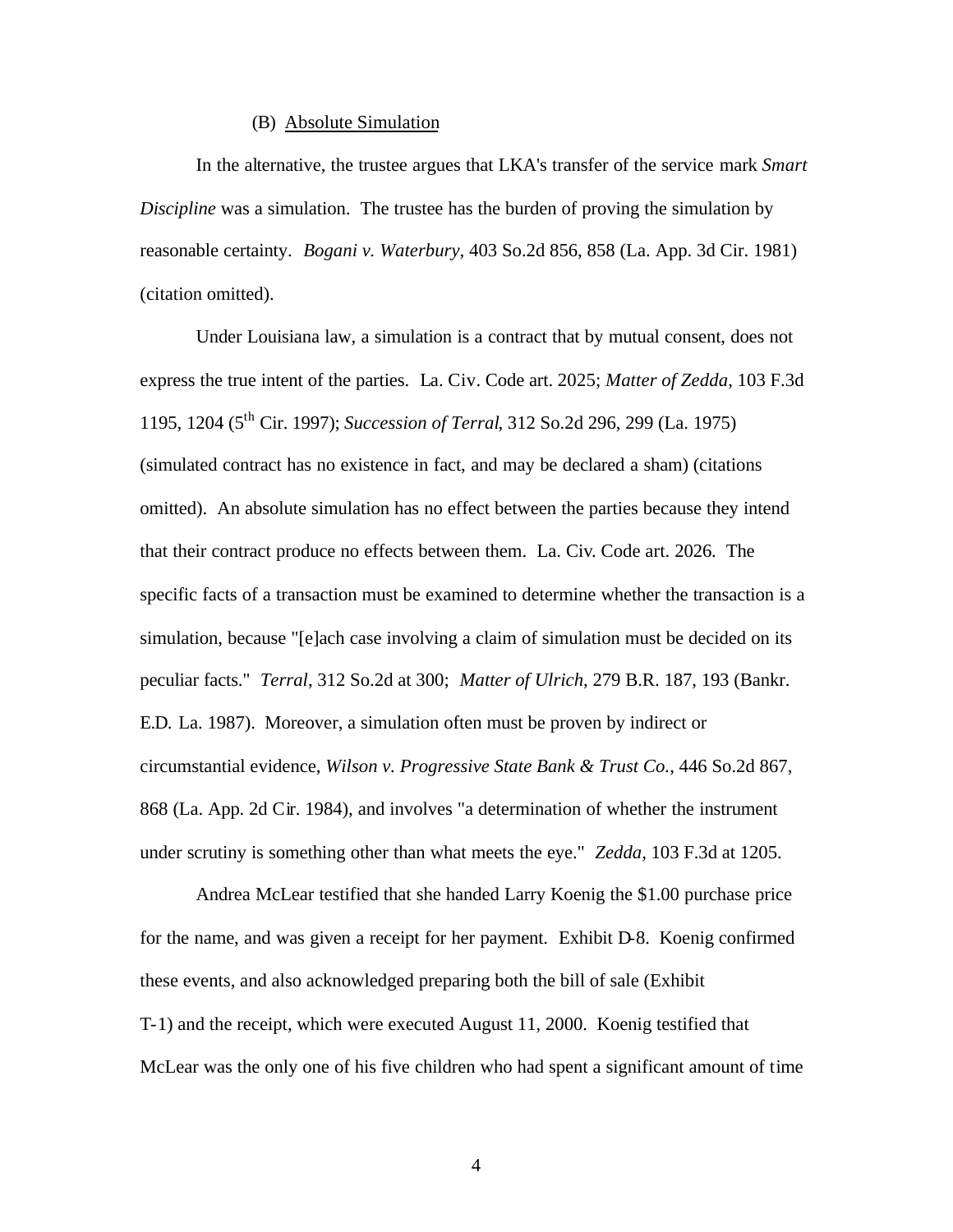working in the family business. Koenig testified that he expected McLear to continue to work for him, or else would not have transferred the mark to her. No party offered evidence of McLear's agreement to reconvey the service mark under any circumstances, and the trustee produced no direct evidence that LKA and McLear did not intend their agreement to actually transfer the trade name to McLear. Finally, no evidence suggested that LKA transferred the mark to protect it from the demands of creditors, or that some event or the threat of an event such as an impending seizure or other action by creditors precipitated the need to transfer the asset for any purpose other than those to which McLear and Larry Koenig testified. *Compare Agricultural Supply Co. v. Lavigne*, 179 La. 1030, 155 So. 764, 765 (La. 1934) (presumption of simulation strengthened where insolvent debtor being sued sold property to close relatives).

Accordingly, the Court concludes that LKA's transfer of the service mark *Smart Discipline* to McLear was not an absolute simulation.

#### (C) Relative Simulation or Disguised Donation

The trustee next argues that, if the transaction was not a simulation, it instead is a disguised donation, and can be set aside because it did not comply with the Louisiana Civil Code's requirements for donation of incorporeal movables. La. Civ. Code art. 1536. The defendants respond that the transaction was a sale, and not a donation, and therefore was not subject to the formalities prescribed by article 1536. They contend that the \$1.00 value assigned to the mark was not unreasonably small, because the name had "Virtually no market value at the time of the transfer." Defendants' Pretrial Brief at 3; Defendants' Post-Trial Brief at 4.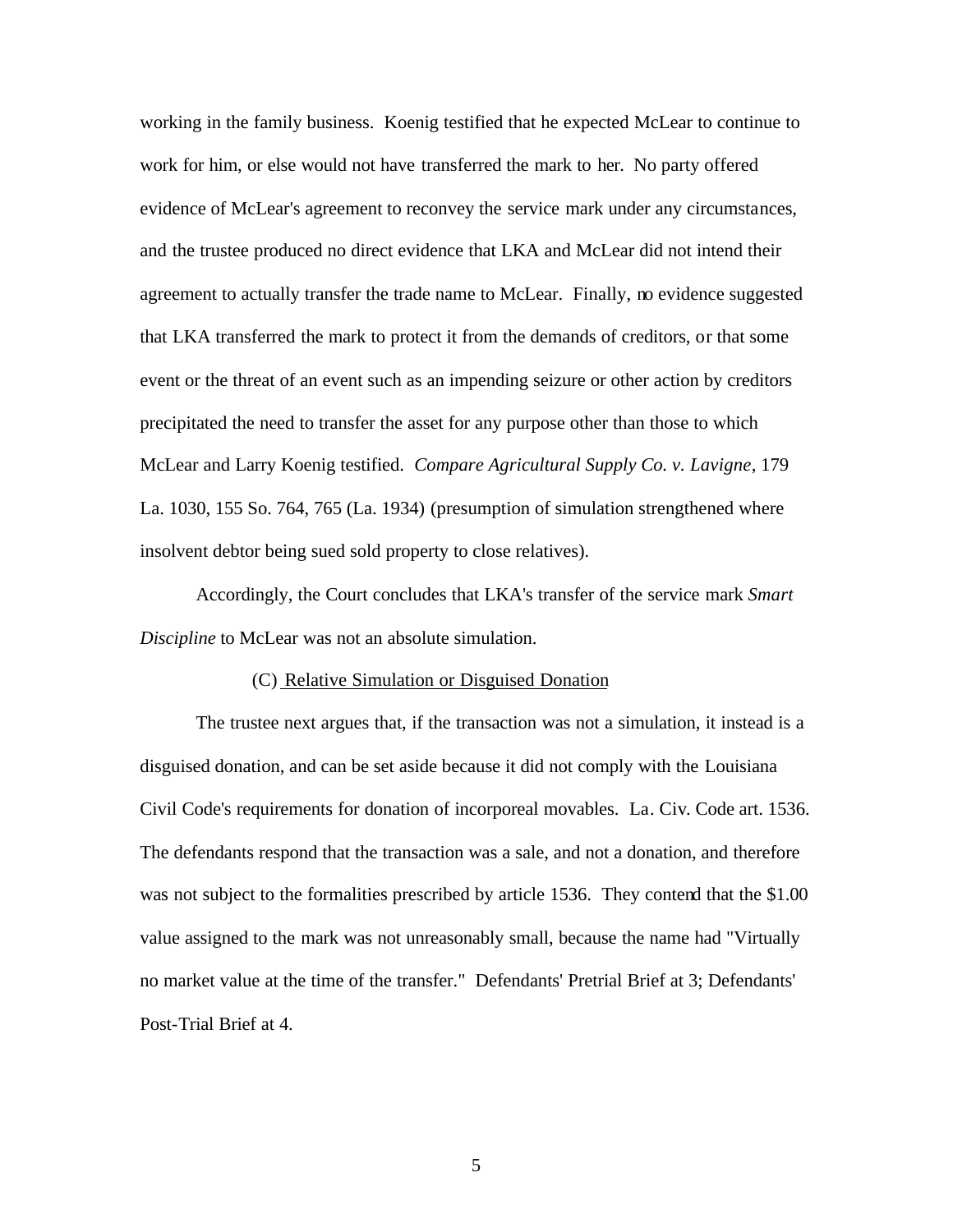A relative simulation is a transaction in which the parties intend that their agreement produce effects between them that differ from those recited in the contract. La. Civ. Code art. 2027. Disguised donations are relative simulations.<sup>6</sup> They are distinguished from simulations (or "sham transactions") by the fact that a relative simulation on its face appears to be a valid sale, although the parties intended that the transfer be a gift, rather than a sale. *Ridgedell v. Sucession of Kuyrkendall*, 740 So.2d 173, 179 (La. App.  $1<sup>st</sup>$  Cir. 1999) (citations omitted). Thus, a transfer held to be a disguised donation is subject to Civil Code articles governing donations. *Owen v. Owen*, 336 So.2d 782, 786 (La. 1976).

The evidence supports the conclusion that LKA's transfer of the service mark to McLear was a disguised donation. Ms. McLear both paid the \$1.00 purchase price and concluded the transaction at her twenty-fourth birthday celebration. Indeed, McLear testified that the opportunity to purchase the mark was her birthday present, and that she had not discussed the transaction with her parents before it took place. Additionally, the consideration for the transaction was nominal, given Larry Koenig's admission that his sales of materials using the *Smart Discipline* name have generated "substantia l revenues" after LKA filed for bankruptcy, when he began doing business through Smart Discipline, L.L.C. Other circumstances surrounding the transaction support the conclusion that the transfer was a disguised donation. Applicable facts include the transfer to a relative of insiders of the LKA debtor, and the transferor's continued use of the mark after the transfer, albeit in exchange for payment of Andrea McLear's health insurance. Perhaps

<sup>6</sup> One author has described them as "disguised-transfer" simulations. *See* Lemann, *Some Aspects of Simulation in France and Louisiana*, 29 Tulane L. Rev. 22 (1954). Courts also have equated relative simulations and disguised donations. *See, e.g.*, *Allen v. Allen*, 539 So.2d 820, 824 (La. App. 3d Cir. 1989) and *Moore v. Moore*, 427 So.2d 1320, 1323 (La. App. 2d Cir. 1983).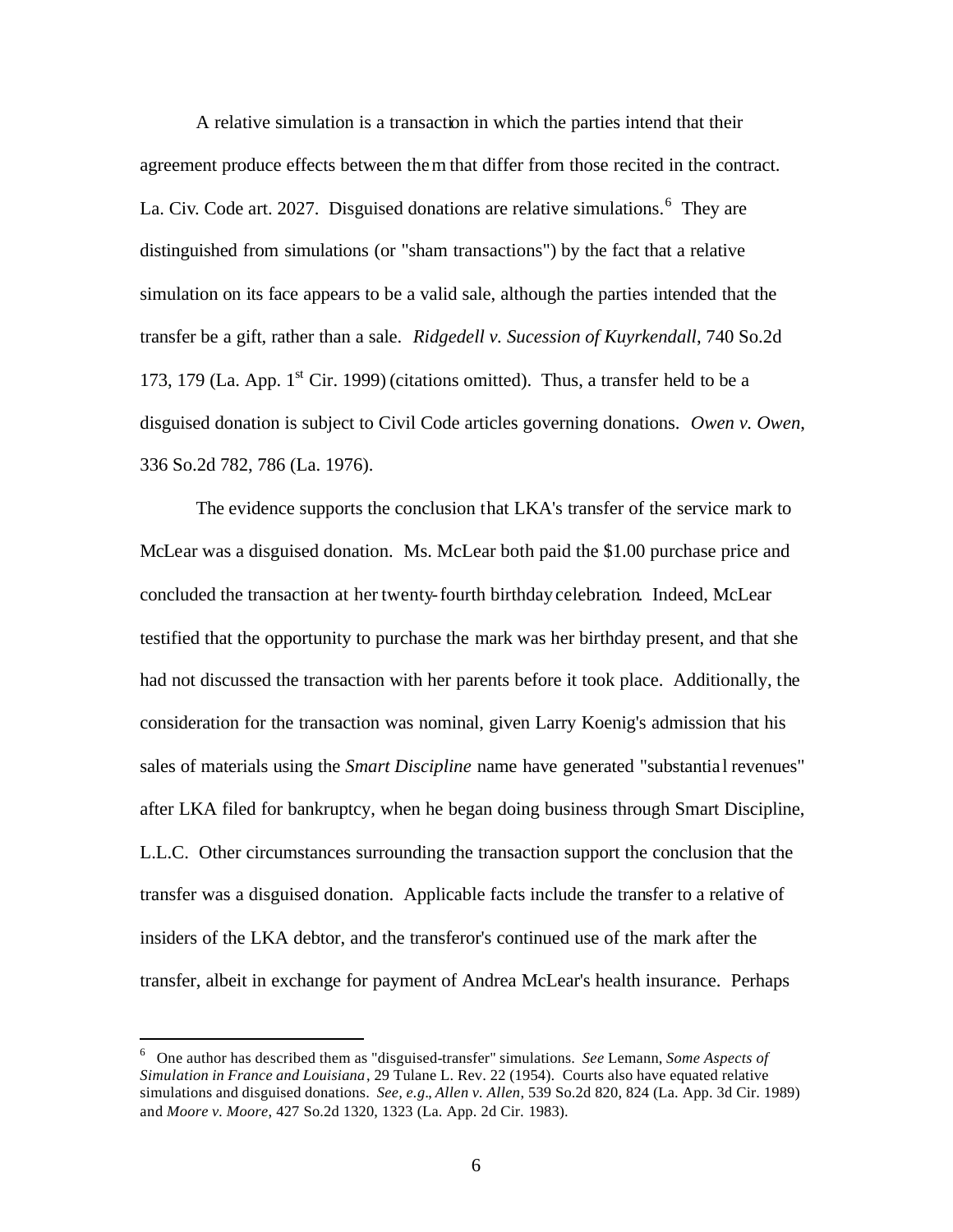the most telling is the fact that McLear had not discussed the transaction with her parents before her birthday – necessarily implying that it was not so much an arm's length agreement between her and her parents, as a gift masquerading as a sale.

The defendants apparently invite the Court to infer that McLear's uncompensated labor over the years should be taken into account as additional consideration for the transfer. However, this argument is undermined by McLear's admission at trial that she was paid fairly (first hourly and later on a salaried basis) when she rendered services to the family business. Larry Koenig also testified that his step-daughter was fairly paid for her work. Thus, defendants find no support in the evidence for their argument that LKA transferred the service mark in part in exchange for McLear's uncompensated work on behalf of the family business over the years.

A donation disguised as a sale may be valid if the form of the transaction complies with the Civil Code. La. Civ. Code art. 2027, comment (b). An act that is a disguised donation, or a relative simulation, actually transfers title to the vendee, if it complies with formalities prescribed by the Civil Code. *See Kuyrkendall*, 740 So.2d at 181. The validity of the act in fact depends on whether it complies with the formalities imposed by Louisiana law. La. Civ. Code art. 2027, comment (c). *Bonnett v. Mize,* 556 S.2d 228, 232 (La. App. 2d Cir. 1990), *writ denied,* 559 So.2d 1360 (La. 1990) (counter letter executed contemporaneously with simulated sale satisfied formal requirements of article 1536, and therefore was valid donation).

Because the August 11, 2000 Bill of Sale is a relative simulation, or a disguised donation of an incorporeal movable, Civil Code article 1536 required that it be passed before a notary public and two witnesses, under penalty of nullity. The Bill of Sale does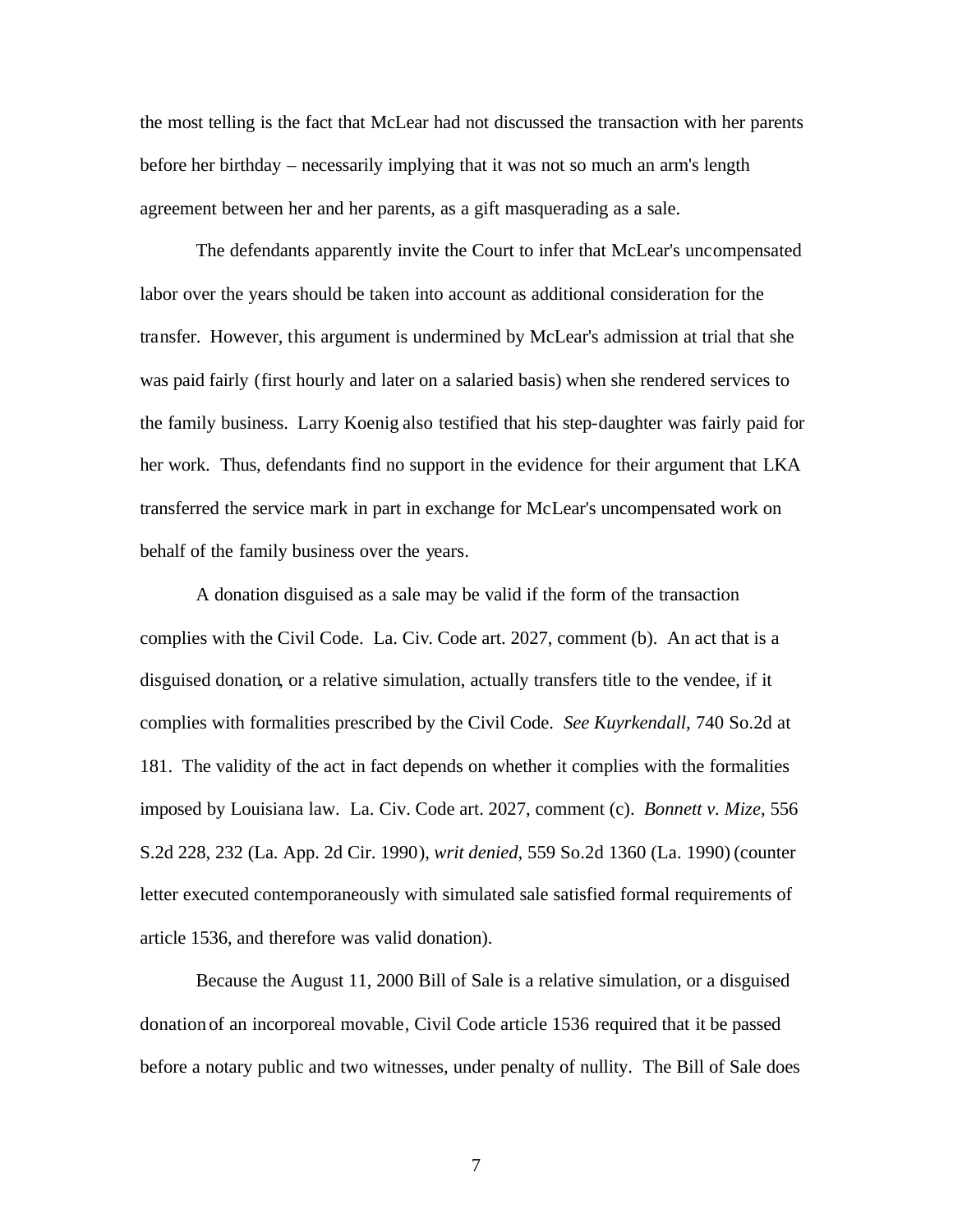not comply with the formalities required by article 1536, and therefore is not a valid donation. La. Civ. Code art. 2027, comments (b) and (c).

This aside, the trustee has superior rights to the service mark because it has remained registered to the debtor at all times. Registration of a trademark or service mark creates a presumption of the registrant's ownership of the mark. *Brittingham v. Jenkins*, 914 F.2d 447, 452 ( $4<sup>th</sup>$  Cir. 1990). There was no evidence that the registration for the service mark *Smart Discipline* was ever changed from LKA to McLear. Larry Koenig even admitted that McLear never accomplished this change despite his repeated requests that she do so. Consequently, as of November 5, 2001, the date LKA filed its bankruptcy petition, LKA was the presumptive owner of the service mark. Under 11 U.S.C. §541, the service mark was property of LKA's estate. Thus, under 11 U.S.C. §544(a), the trustee had the power to avoid the purported transfer to McLear.

### **II. Count Two – Claims relating to smartdiscipline.com**

The trustee also seeks a declaratory judgment that the domain name *smartdiscipline.com* is property of the LKA bankruptcy estate. The basis for the remedy is not made plain in the complaint, but apparently is that the name originally was registered as belonging to LKA, but that on August  $6, 2002$  – after bankruptcy – it was re-registered to McLear.

#### (A) Facts Regarding the Domain Name

Although neither the service mark *Smart Discipline* nor the domain name were listed as assets on LKA's or the Koenig's schedules, the trustee established that *Smart Discipline* was registered to LKA by the United States Patent and Trademark Office on July 31,2001. Exhibit V-35. McLear testified at trial that although the domain name was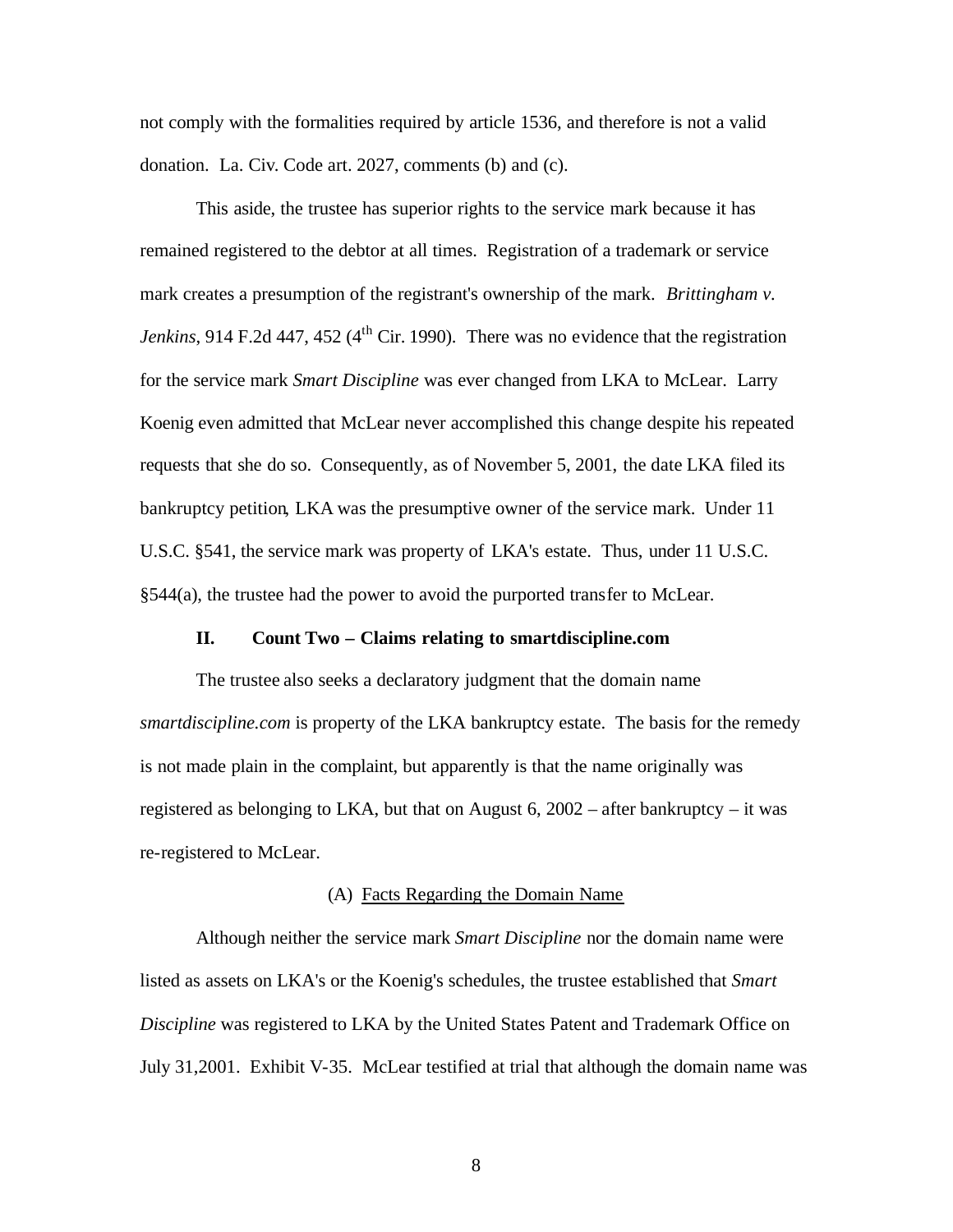*registered* to LKS, it was always *owned* by her. However, McLear never filed anything with the Patent and Trademark Office to change the registration, and testified that to her knowledge, the mark was still registered to LKA as of the date of trial. Larry Koenig admitted on examination by the trustee that the service mark *Smart Discipline*, for which LKA filed in May 2000, was still registered to LKA in July 2002 when the bankruptcy was filed (*see* Exhibit T-4, Patent & Trademark Office search dated July 23, 2002), and even at the time of trial in November 2003. He specifically instructed McLear more than once to file to change the registration to her name.

The trustee also proved through Ms. McLear's testimony that the domain name *smartdiscipline.com* originally was registered to LKA. As recently as July 24, 2002 (nearly ten months post-petition), the domain name still was registered to LKA. Exhibit T-6. McLear identified Exhibit T-7, registration information for *smartdiscipline.com*, showing that registration for the site had been changed to reflect her as the account contact as of September 5, 2002. She testified that she caused Explorer Interactive to make the change in the account, but the evidence of the September 2002 registration change cannot be reconciled with the fact that she claimed to have caused the change to be made only after her December 2002 deposition in connection with this case. In any case, there is no dispute that McLear caused the change in registration well after LKA's bankruptcy was filed. And even though McLear stated at trial that the website "belonged" to her, she admitted that there are no documents showing that LKA gave her the right to use the domain name *smartdiscipline.com*, or that she authorized LKA to use the domain name. Also, no documentary evidence was introduced to corroborate McLear's allegations that the domain name was registered to her before July 24, 2002.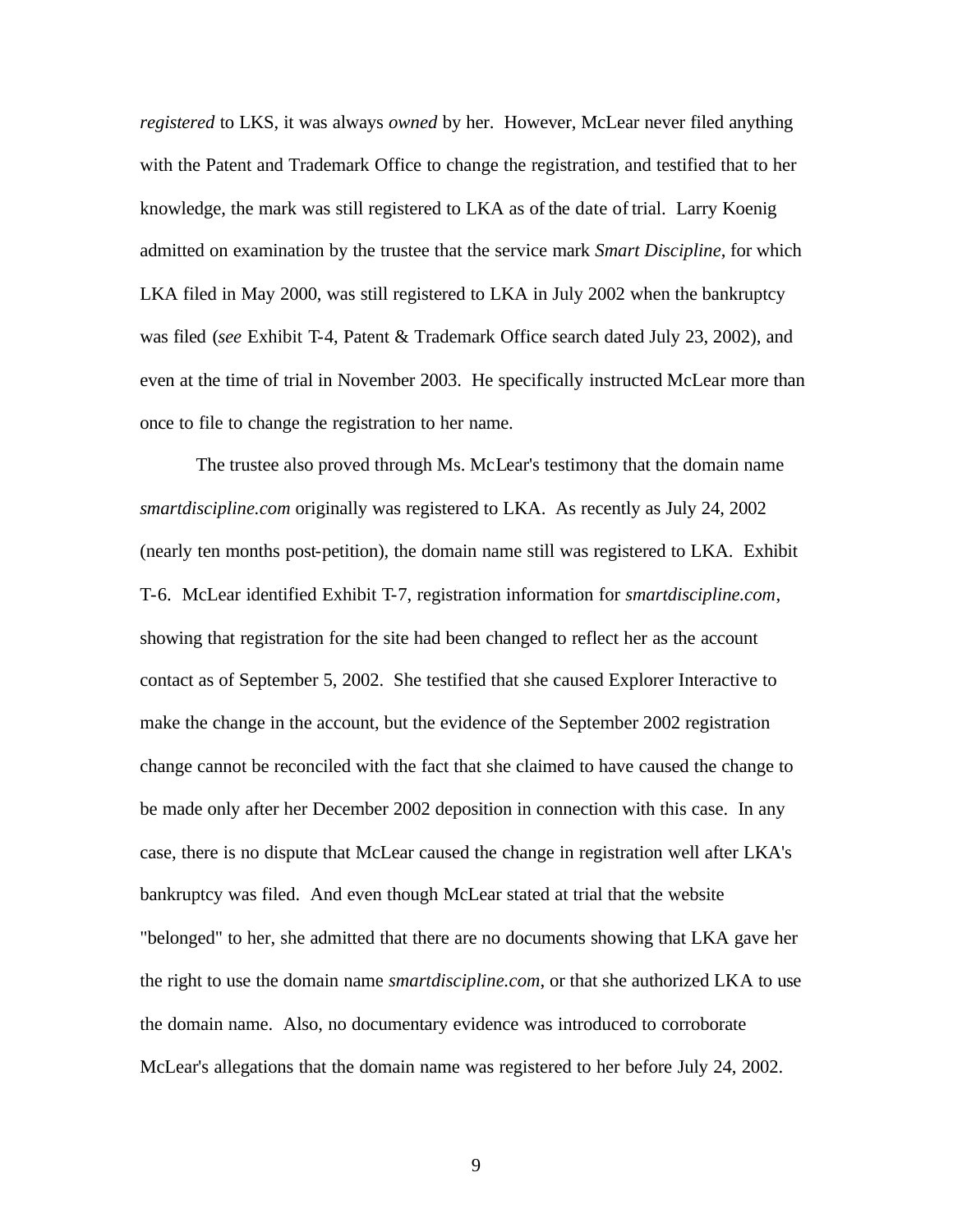From the inception of the website in 1998, through bankruptcy in 2001, LKA paid the cost of creating the smartdiscipline.com website, the cost of maintaining the website and the cost of annually renewing the domain name. Although McLear testified that she unsuccessfully sought to sell another publisher's books through the website, $\frac{7}{1}$  the site was devoted primarily to the sale of LKA's products.

The evidence supports the conclusion that Ms. McLear only operated, but never owned, the website for LKA to which the domain name *smartdiscipline.com* was registered. McLear testified that she continues to operate the website for *smartdiscipline.com*, although now she works for Smart Discipline, L.L.C., the entity through which Larry Koenig now conducts his business. Exhibit T-9 in fact shows Larry Koenig & Associates at the website, but the name *Smart Discipline, L.L.C.* appears at the bottom of the screen.

The defendants argue that *smartdiscipline.com* never belonged to LKA, although they concede that it was registered to LKA "for a time." They argue that LKA's conveyance of the service mark *Smart Discipline* to McLear conferred the ownership of the domain name on her as owner of the mark. They rely on provisions of the Anticybersquatting Consumer Protection Act ("ACPA"), 15 U.S.C. §1125 *et seq.* Defendants' Post-Trial Brief at 4-5. Their reliance is misplaced. Section  $1125(d)(1)(A)$ of the ACPA provides that certain acts of "cyberpiracy" involving domain names can cause the actor to be liable to the owner of a trademark or service mark for damages. $8$ 

 $<sup>7</sup>$  LKA advanced the cost of the books on the expectation that it would be paid from sale proceeds. The</sup> effort apparently was not successful in producing profits.

 $8 \quad 15 \text{ U.S.C. } $1125(\text{d})(1)(\text{A})$ : A person shall be liable in a civil action by the owner of a mark, . . . if, without regard to the goods or services of the parties, that person

<sup>(</sup>i) has a bad faith intent to profit from that mark . . .; and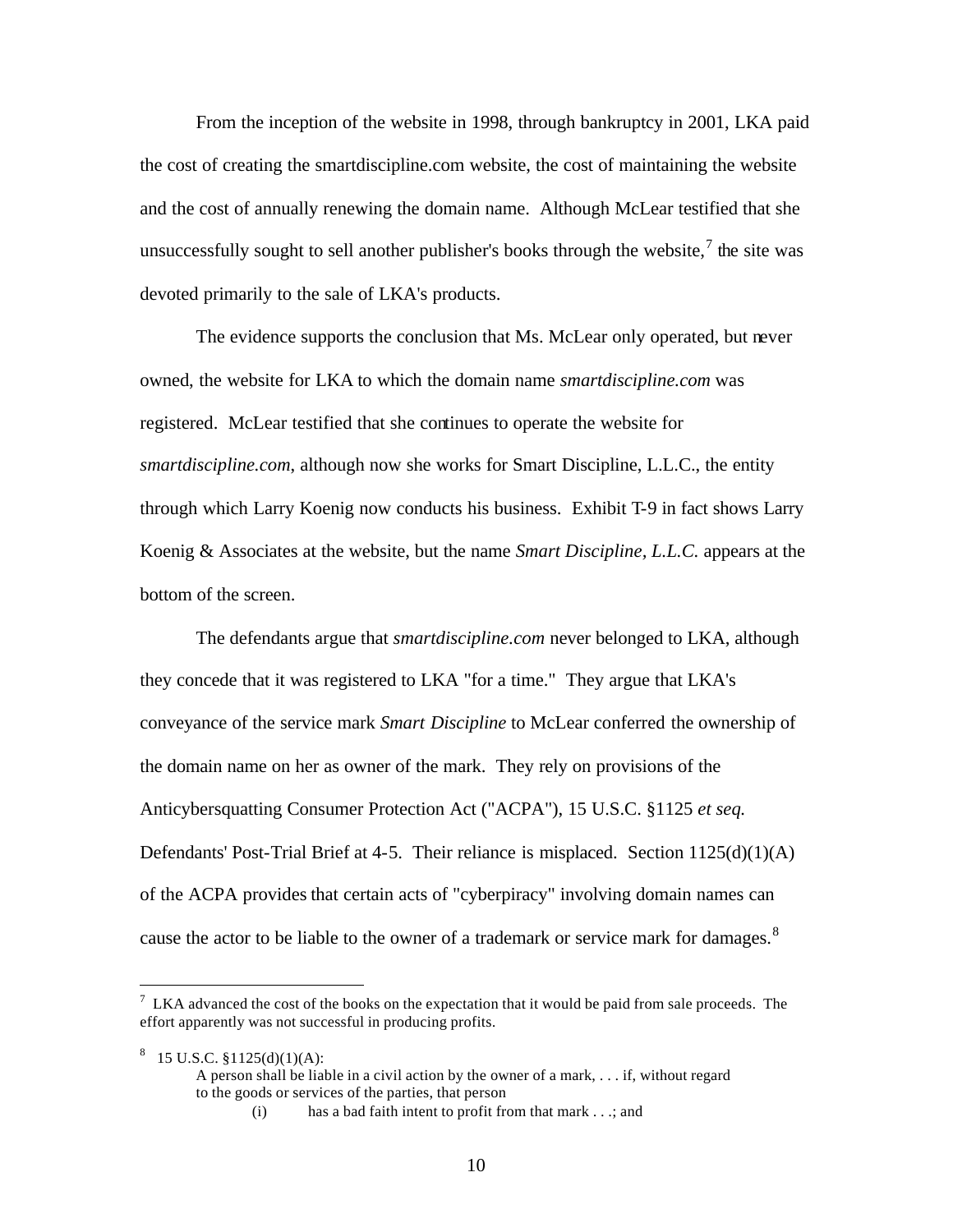However, the ACPA does not specifically provide that the owner of a trademark or service mark is necessarily the owner of an associated domain name. In fact, the statute was enacted to prevent the "cybersquatting" of a domain name by an individual who may register the domain name, but is not the owner of the related mark.<sup>9</sup>

No independent evidence corroborated McLear's contention that she ever personally owned the domain name *smartdiscipline.com* or any right to use the domain name.

## (B) Domain Name as Property

A domain name is an internet address for a site on the World Wide Web, a global network of computers that provide information services. *See* Freeman, *Internet Domain Name Security Issues: Why Debtors Can Grant Then and Lenders Can Take Them in This New Type of Hybrid Property*, 10 Am. Bankr. Inst. L. Rev. 853, 855 n.13 (Winter 2002). The right to use a domain name can have significant value, in much the same way that a unique telephone number can for a business. *Id*. at 857.

The trustee cites no legal authority for the proposition that a domain name is property. Defendants argue that a domain name is not property, and therefore that *smartdiscipline.com* cannot be property of LKA's bankruptcy estate*.* Defendants' Amended Post-Trial Brief at 5. However, defendants point to no authority for their

| (ii) | registers, traffics in, or uses a domain name that --- |                                                                                                                |   |                                                                                                                                                |   |  |  |
|------|--------------------------------------------------------|----------------------------------------------------------------------------------------------------------------|---|------------------------------------------------------------------------------------------------------------------------------------------------|---|--|--|
|      | (I)                                                    |                                                                                                                |   | in the case of a mark that is distinctive at the time of registration<br>of the domain name, is identical or confusingly similar to that mark; |   |  |  |
|      |                                                        | $\ast$                                                                                                         | ж | $\ast$                                                                                                                                         | * |  |  |
|      | (III)                                                  | is a trademark, word, or name protected by reason of section 706 of<br>Title 18 or section 220506 of Title 36. |   |                                                                                                                                                |   |  |  |

<sup>&</sup>lt;sup>9</sup> The ACPA was passed in part to "'provide clarity in the law for trademark owners by prohibiting the bad faith and abusive registration of distinctive marks as Internet domain names with the intent to profit from the goodwill associated with such marks – a practice commonly referred to as 'cybersquatting'.'" *Sporty's Farm, L.L.C. v. Sportsman's Market, Inc.*, 202 F.3d 489,495 (2d Cir. 2000), citing S. Rep. No. 106-140 at 4.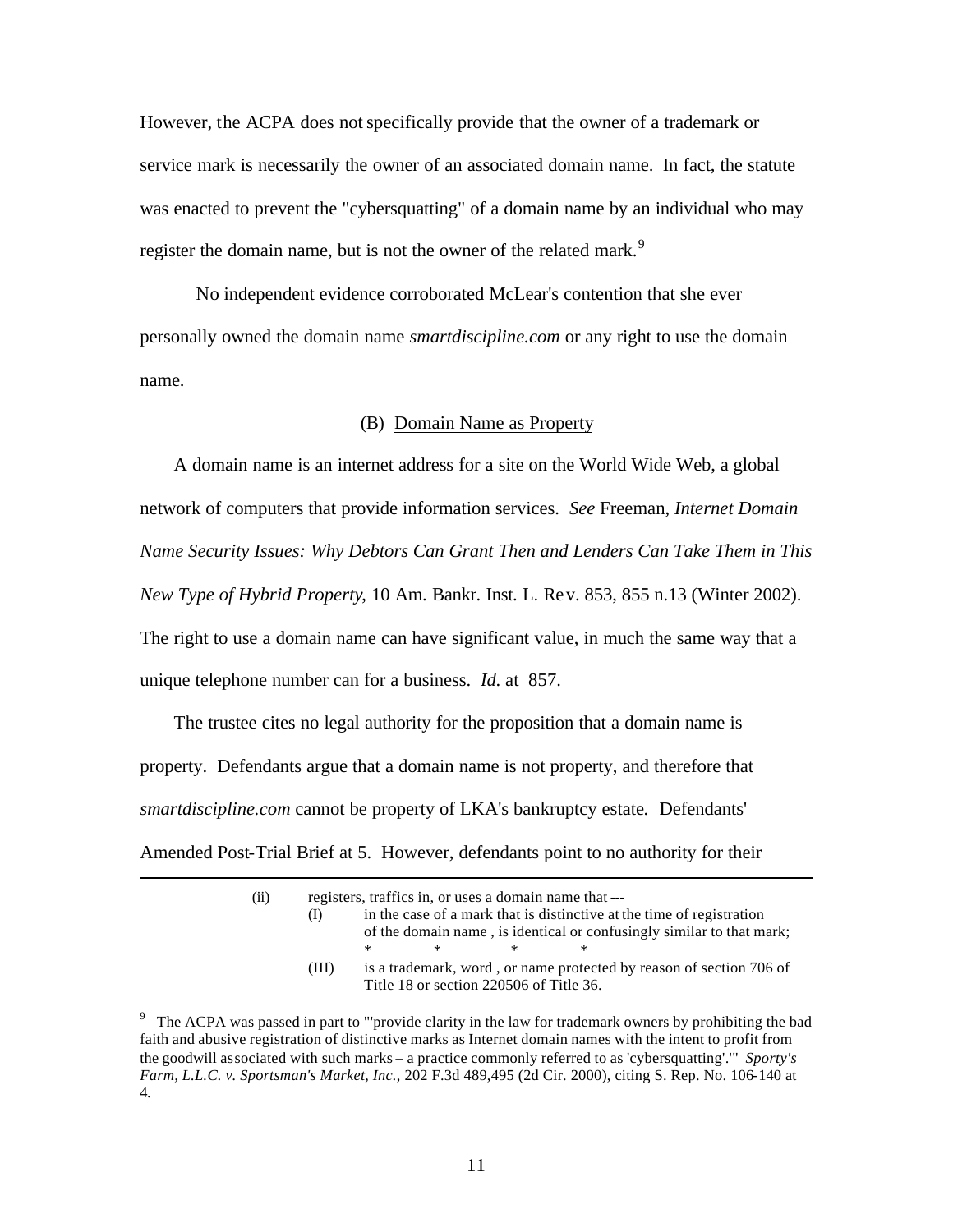position that a domain name is *not* property. They content themselves and exhaust their creativity in sniping at authorities cited by the intervenor, Visual Fulfillment Services, Inc. ("VFS"). In any event defendants also argue that the trustee did not prove that LKA ever owned the domain name because the documents evidencing its registration do not prove that LKA actually owned the name (assuming the name was susceptible of ownership).

The starting point for any discussion of property rights in bankruptcy is state law. Under *Butner v.United States*, 440 U.S. 48, 55, 99 S.Ct. 914, 59 L.Ed.2d 136 (1979), state law defines property interests, but federal bankruptcy law determines how property will be treated in a bankruptcy case, that is, what is property of the estate. *See also*, *Barnhill v. Johnson*, 503 U.S. 393, 398, 112 S.Ct. 1386, 118 L.Ed.2d 39 (1992); *In re Segerstrom*, 247 F.3d 118, 224 (5<sup>th</sup> Cir. 2001).

According to a leading commentator on Louisiana Law, "[p]roperty may be defined as an exclusive right to control an economic good, corporeal or incorporeal; it is the name of a concept that refers to the rights and obligations, privileges and restrictions that govern the relations of men with respect to things of value." Yiannopoulos, 2 La. Civ. L. Treatise §1 (4th ed. 2001). Professor Yiannopoulos concludes that *property* should be used only to designate the rights that persons have with respect to things. Louisiana Civil Code article 477 defines *ownership* as the "right that confers on a person direct, immediate and exclusive authority over a thing." La. Civ. Code art. 477(A).

Applying a similarly broad concept of *property* as defined by California law, the court in *Kremen v. Cohen*, 337 F.3d 1024, 1030 (9<sup>th</sup> Cir. 2003) concluded that the registrants of internet domain names have an intangible property right in the domain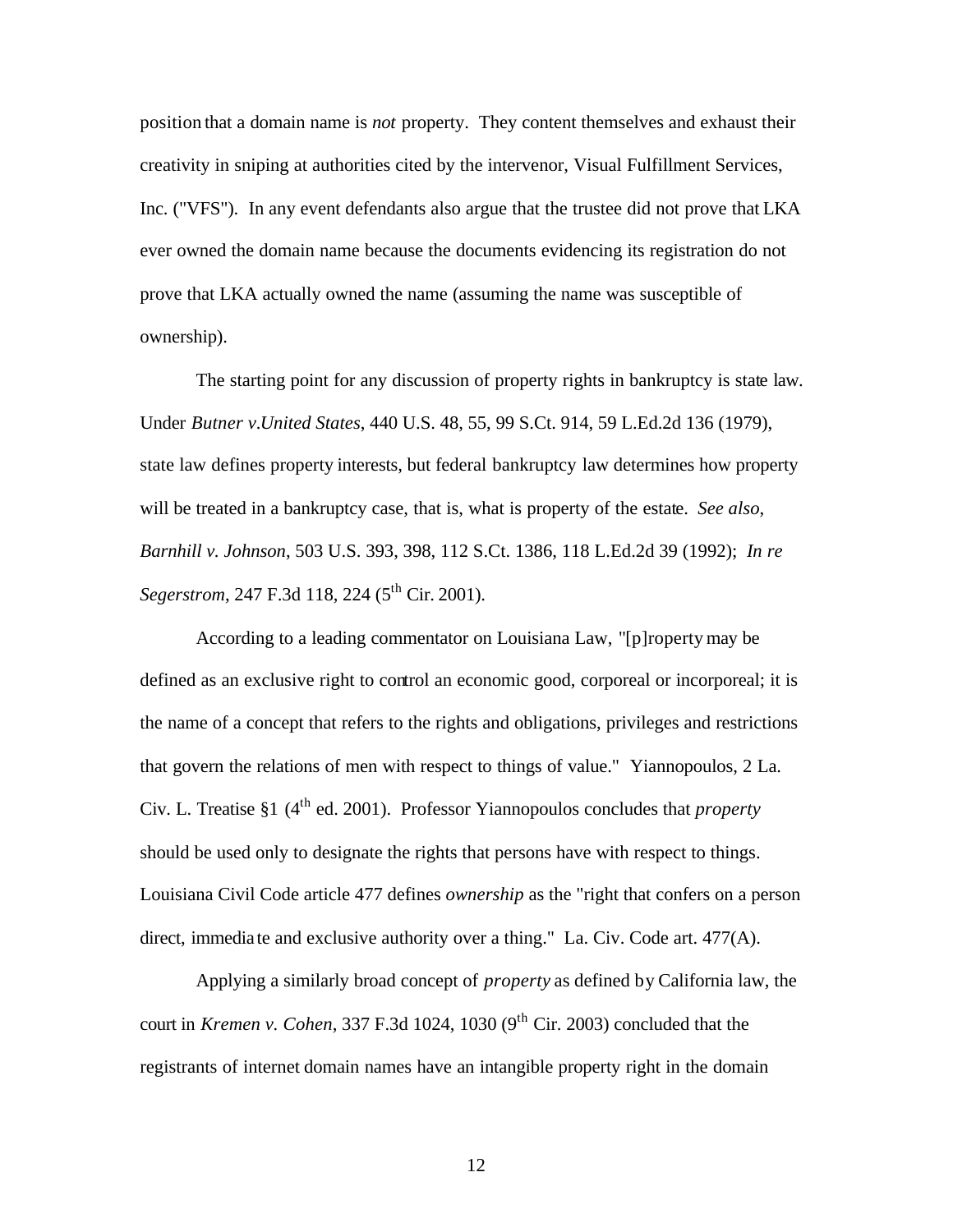name. The court found that a domain name is a defined interest, that the registrant of a domain name has an exclusive claim to the name and that the domain name has value and can be bought and sold. *Id*.

Therefore, if, as the defendants contend, the *smartdiscipline.com* domain name itself cannot be owned, nevertheless both a domain name and the contractual right to use that name are property rights under Louisiana law. Because the debtor's conveyance of the service mark *Smart Discipline* to McLear was not effective, the name and any rights to use it, whether in an internet domain name or otherwise, belonged to the debtor on the date of bankruptcy. Therefore, they are property of LKA's estate. 11 U.S.C. §541.

Accordingly, the Court will grant judgment in the trustee's favor declaring the domain name *smartdiscipline.com* property of the LKA bankruptcy estate.

### **III. Count Three – Claims relating to Smart Family Press**

Finally, the trustee alleges that the trade name *Smart Family Press* belongs to the LKA estate, and not to McLear.

Ms. McLear testified that she conceived of the name "Smart Family Press," and obtained a federal employee identification number. Exhibit D-1 (Notification from the Department of the Treasury of assignment of employer identification number to Andrea McLear for *Smart Family Press*). She never registered the trade name, never published a book and never had any revenues from the name. However, neither was there any evidence that LKA, Larry Koenig or Nydia Koenig ever owned or registered *Smart Family Press* as a trade name or trademark. Absent satisfactory proof as to *who* owns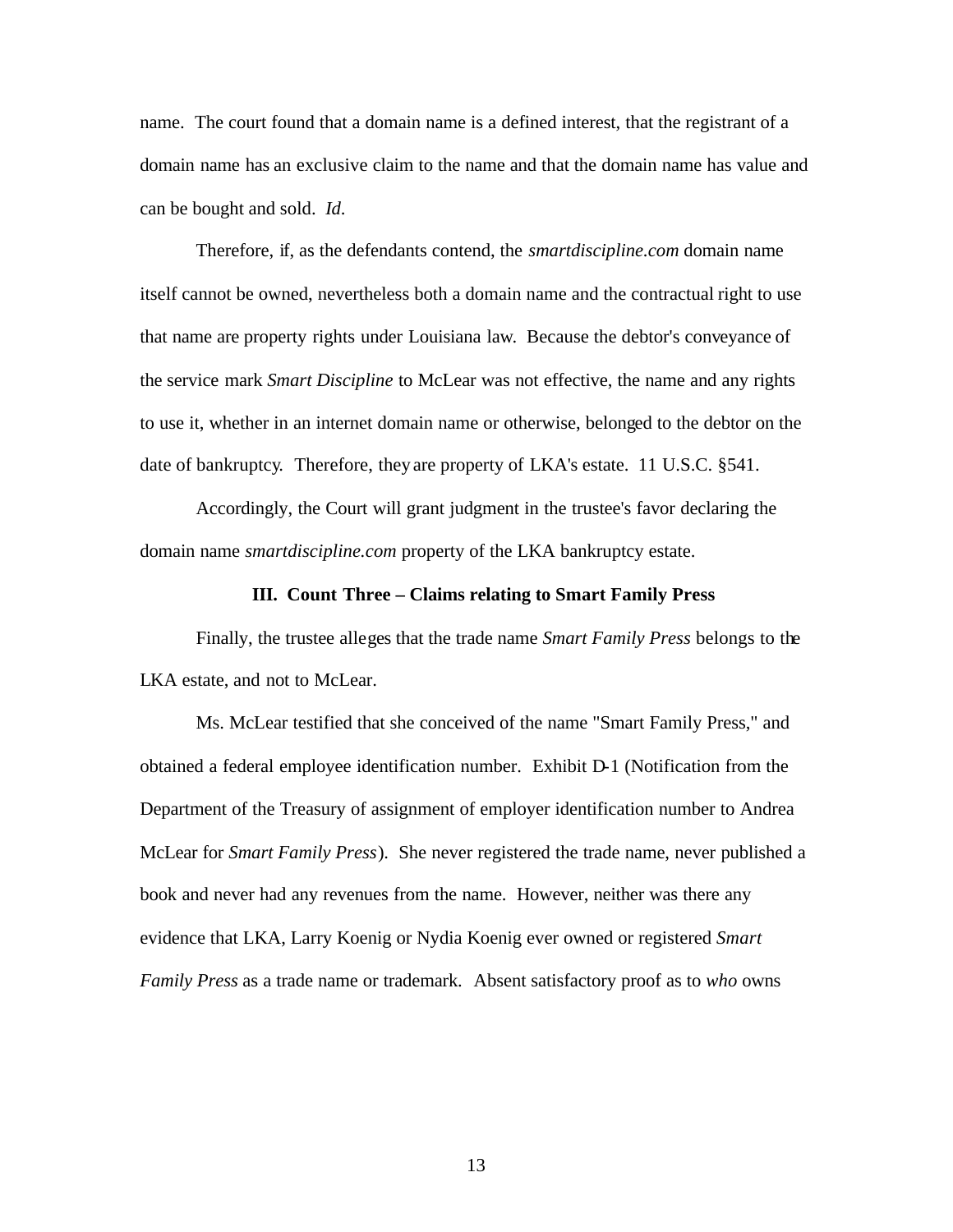*Smart Family Press*, the Court cannot find that the debtor and thus the estate have any interest in the name.<sup>10</sup>

## **INTERVENOR'S CLAIMS**

VFS intervened in the adversary proceeding to assert its claim to intangible rights, including copyrights, relating to numerous books, tapes, videos, pamphlets and other works allegedly created by Larry Koenig before he filed bankruptcy. VFS appears to seek a declaration that it is the owner of copyrights and intellectual property rights relating to materials it bought from the Koenigs' trustee in September 2002 with court approval.<sup>11</sup> VFS contends that it bought the intellectual property rights as part of its purchase of the tangible assets from the trustee.

VFS also demands that the Koenigs amend their bankruptcy schedules to include as assets certain copyrights and other intellectual property rights associated with books, manuals, audio and videotapes created by Larry Koenig and used in connection with his parenting seminar programs.

VFS is not entitled to an order compelling the debtors to amend their schedules. The debtors adequately disclosed their interest in the self-help manuals in response to item 21 on Schedule B filed November 5, 2001. They also scheduled their interests in the copyrights and other intellectual property incorporated into the manuals. At trial, the defendants stipulated that the works in question all were created by Larry Koenig personally. Larry Koenig testified that the eleven self-help "manuals" (comprising

 $10$  "Registration of a trademark is prima facie evidence of the registrant's ownership of the mark and of the registrant's exclusive right to use the mark . . . ." *American Heritage Life Insurance Co. v. Heritage Life Insurance Co.*, 494 F.2d 3.10 (5<sup>th</sup> Cir. 1974).

 $11$  Actually, in its Petition for Intervention at paragraph 14 VFS alleges that it purchased "various rights" from the bankruptcy estate of LKA. This is erroneous. VFS's purchase was from the estate of Larry and Nydia Koenig.